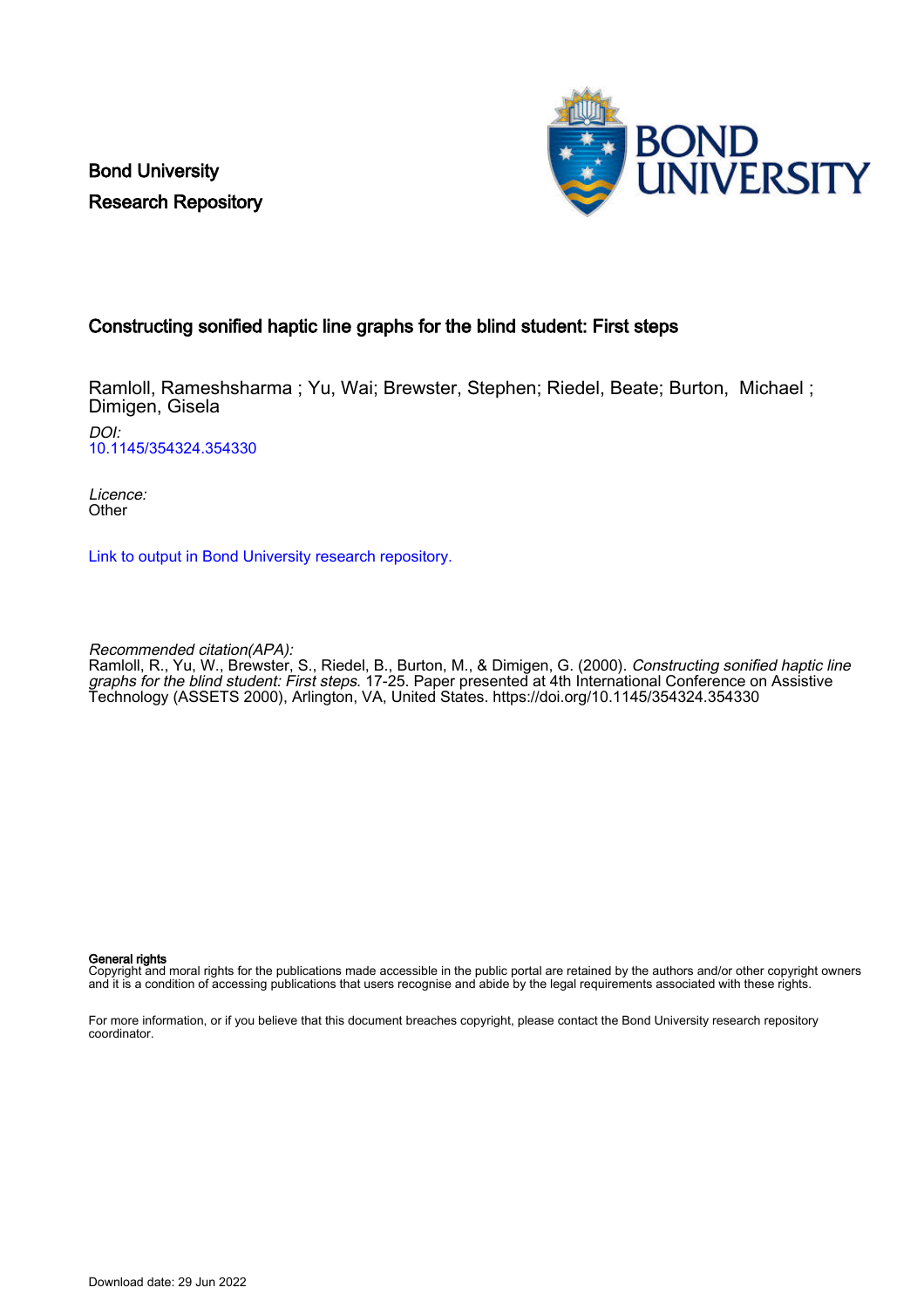# **Constructing Sonified Haptic Line Graphs for the Blind Student: First Steps**

**Rameshsharma Ramloll, Wai Yu, Stephen Brewster**  Department of Computing Science University of Glasgow G12 8OO Tel: 0141-3398855 ramesh@dcs.gla.ac.uk

# **Beate Riedel, Mike Burton, Gisela Dimigen**

Department of Psychology University of Glasgow G12 8QB Tel: 0141 330 3948 beate@psy.gla.ac.uk

# **ABSTRACT**

Line graphs stand as an established information visualisation and analysis technique taught at various levels of difficulty according to standard Mathematics curricula. It has been argued that blind individuals cannot use line graphs as a visualisation and analytic tool because they currently primarily exist in the visual medium. The research described in this paper aims at making line graphs accessible to blind students through auditory and haptic media. We describe (1) our design space for representing line graphs, (2) the technology we use to develop our prototypes and (3) the insights from our preliminary work.

**KEYWORDS:** force feedback, haptic display, line graphs, spatial sound, and visual impairment

# **INTRODUCTION**

This work is being carried out as part of the 3-year MultiVis project. Its aim is to investigate different human sensory modalities to create systems that will make statistical information representations accessible to blind people. In this paper, we focus on line graphs. The opinion that the utility of line graphs to the blind person appears to be contentious is shared by a number of teachers (involved in the teaching of blind students) we interviewed. This proposition is based on the assumption that blind students are not likely to come across line graphs in their daily reality. It is argued that there are other skills that are more relevant to the day-to-day interaction of the blind person. One teacher, suggested for instance, that more time could be invested teaching young blind students to recognise coins by touch rather than teaching them line graphs which they rarely come by or use in practice. While we are sympathetic to this position which essentially reflects the current state of data visualisation

*ASSETS'00*, November 13-15, 2000, Arlington, Virginia.

Copyright 2000 ACM 1-58113-314-8/00/0011…\$5.00.

tools, we believe that there is no reason why such tools must be predominantly visual. In addition to the fact that blind people need access to graphs for standard technical education, we contend that (1) the usefulness of line graphs is not media dependent and (2) access to the functionality of line graphs can be achieved through non-visual media, more particularly in the auditory and haptic media.

A number of researchers have investigated approaches with varying degrees of success that illustrate how the functionality of line graphs can be made accessible to the blind person. However, the bulk of this research so far has been focused on establishing the *possibility* [sic] of conveying information about line graphs to the blind person. Less evidence exists demonstrating the effectiveness of such techniques to generate analytic tools in casual use by the targeted user group. For example, research results show that sonifying x-y plots by representing the y-value as a changing pitch does convey fairly successfully aspects of the data such as linearity, monotonicity and symmetry (Mansur 1975) but such devices have not progressed easily beyond the labs where they were prototyped. More recent efforts to use tone plots for over viewing data include the Accessible Graphing Calculator that also provides speech output for access to graph information (Sahyun and Gardner 1998),(Bulatov and Gardner 1998). An experiment to evaluate numerical tabular data (300 data values) comprehension tasks using pitch and speech show a significant increase in the number of questions answered correctly  $(T_{14}=-4.01, p_{two\text{-tail}}=0.001)$  and a significant decrease in the mental load  $(T_{14}=3.04, p_{two-ta}$ 0.009) and frustration  $(T_{14}=3.19, p_{two-tail}=0.006)$  of blindfolded users when they are provided opportunities to access data through both pitch representing data (pitch proportional to value) and speech rather than through speech alone (Ramloll 2000).

This approach of transposing visual information into nonvisual media has also been used for mapping graphic user interface (GUI) objects. In the experiment set-up by Poll and Eggen (1996), a blind subject uses an absolute mouse to scan for GUI objects represented by speech and non-speech sounds within a rectangular area bounded by standing edges.

Permission to make digital or hard copies of all or part of this work for personal or classroom use is granted without fee provided that copies are not made or distributed for profit or commercial advantage and that copies bear this notice and the full citation on the first page. To copy otherwise, or republish, to post on servers or to redistribute to lists, requires prior specific permission and/or a fee.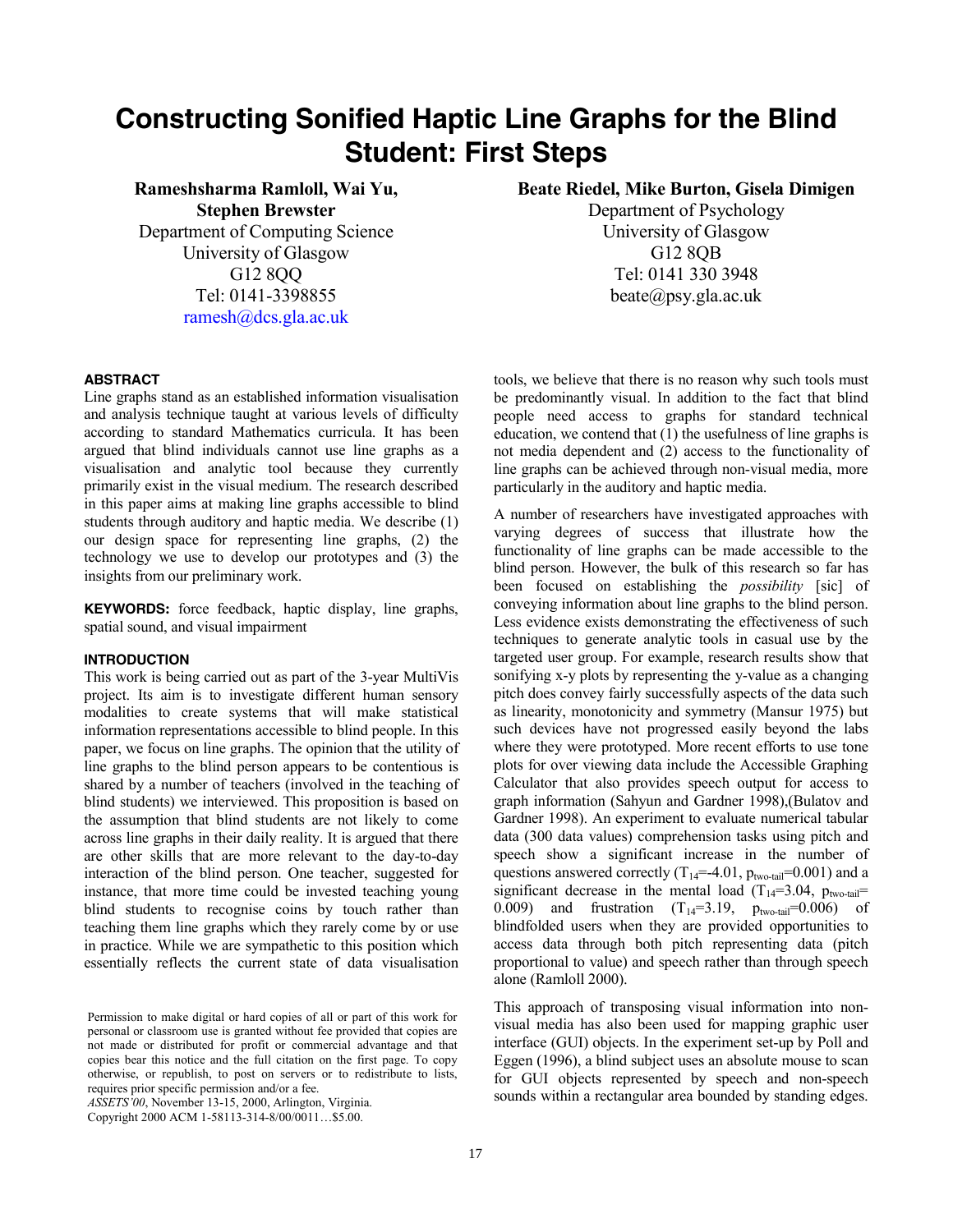The combination of the absolute mouse position, the constrained area within which the mouse can be positioned and auditory messages allow users to successfully localise GUI objects (Poll and Eggen 1996).

Kennel's (Kennel 1996) work suggests that blind users, within a relatively short time can read simple diagrams with the aid of a touch panel and an associated auditory display. The diagram is displayed on the touch panel; in fact, a sheet of swelling paper covering a tablet, with parts generating relevant auditory messages when touched. The whole diagram can thus be explored using this audio-tactile strategy.

Arguably, in the last two cases the tactile element of each environment is static and can only be used as a passive representative medium. In addition, concerning Poll and Eggen's arrangement, tactile information is only used to give the reader cues about the current absolute position of the mouse on the display but the GUI objects themselves provide no tactile information.

With the increasing availability of force feedback devices, researchers are now showing sustained interest in the design of refreshable or dynamic audio-haptic displays. (Ramstein, Martial et al. 1996) have developed the PC-Access system which they claim offers auditory information (non-verbal sounds and voice synthesis) reinforced by the sense of touch to enhance user productivity, increase their satisfaction and optimise their workload. More recently, [Grabowski, 1998 #19380] have showed the feasibility of using a combination of the sense of touch, using the PHANToM haptic interface, and representative soundscapes to develop visualisation aids for the blind and visually impaired individuals.

# **OUR DESIGN APPROACH**

 We adopted a participatory design approach to drive our research project. Its initial phase involved setting up a close interaction network, e.g. regular focus group meetings, between designers, prospective users and institutions such as the Glasgow and West of Scotland Society for the Blind. This network provides opportunities for our target user group to influence the whole design cycle right from the design idea generation phase, through the prototype implementation, to the user-testing phase.

# **Requirements Capture**

Our research began with an initial requirements capture phase that involved visits to institutions involved in educating blind students (Royal Blind School in Edinburgh, Dumbarton Academy in Glasgow and Dundee University). A representative summary of these visits follows keeping in mind that we only focus on class activities relevant to our research agenda. We attended two half-day sessions at the Royal Blind School, Edinburgh and observed blind students being taught line graphs. The students had varying degrees of visual impairment and competence in Maths. There were three students  $(\sim 10-13 \text{ yrs})$  in the junior group and three other in the senior group  $(\sim)14-18$  yrs). Students in the junior group showed familiarity with simple line graphs, e.g. line graph representing 'money in bank' versus 'time', while the senior group exhibited more complex skills when tackling advanced tasks based on graphs dealing with more abstract variables e.g. parabolic curves illustrating 'instantaneous acceleration' versus 'time'.

# *Labelling the axes of a simple 2-D graph*

The first task set by the teacher for the junior students involved the labelling of the axes of a graph with suitable values. The partially sighted students used ordinary printedpaper while the blind students had access to swelling paper with raised gridlines. The latter made use of a Brailletypewriter to label the axes on the raised paper taking about two minutes to complete the task relying mainly on cutaneous response to identify the intersection points on the grid.

# *Identifying co-ordinates of pre-defined points on a graph*

Following the last exercise, the students were then asked to identify the coordinates of a set of predefined points (Figure 1). The points were represented to the partially sighted students by a prominently printed black cross on the printed grid. For the blind students, the points were represented as a raised round dot on a raised grid paper. The students were largely successful in completing this task. Pre and post-task interviews with the students indicated reliably their understanding of X-Y coordinates.



**Figure 1. Identifying co-ordinates of pre-defined points** 

# *Constructing a line graph using pins and rubber-bands*

In the next task, the students were requested to construct a line graph based on co-ordinates identified in the previous exercise. The tools available included a soft wooden board overlaid with a raised grid A-4 paper, some drawing pins and rubber bands (Figure 2). The students were instructed to insert a pin at the correct point positions on the grid and wrap the rubber bands around the pins to form a tactile line graph. This task proved to be problematic as will be explained shortly and often required the intervention of the teacher for its successful completion.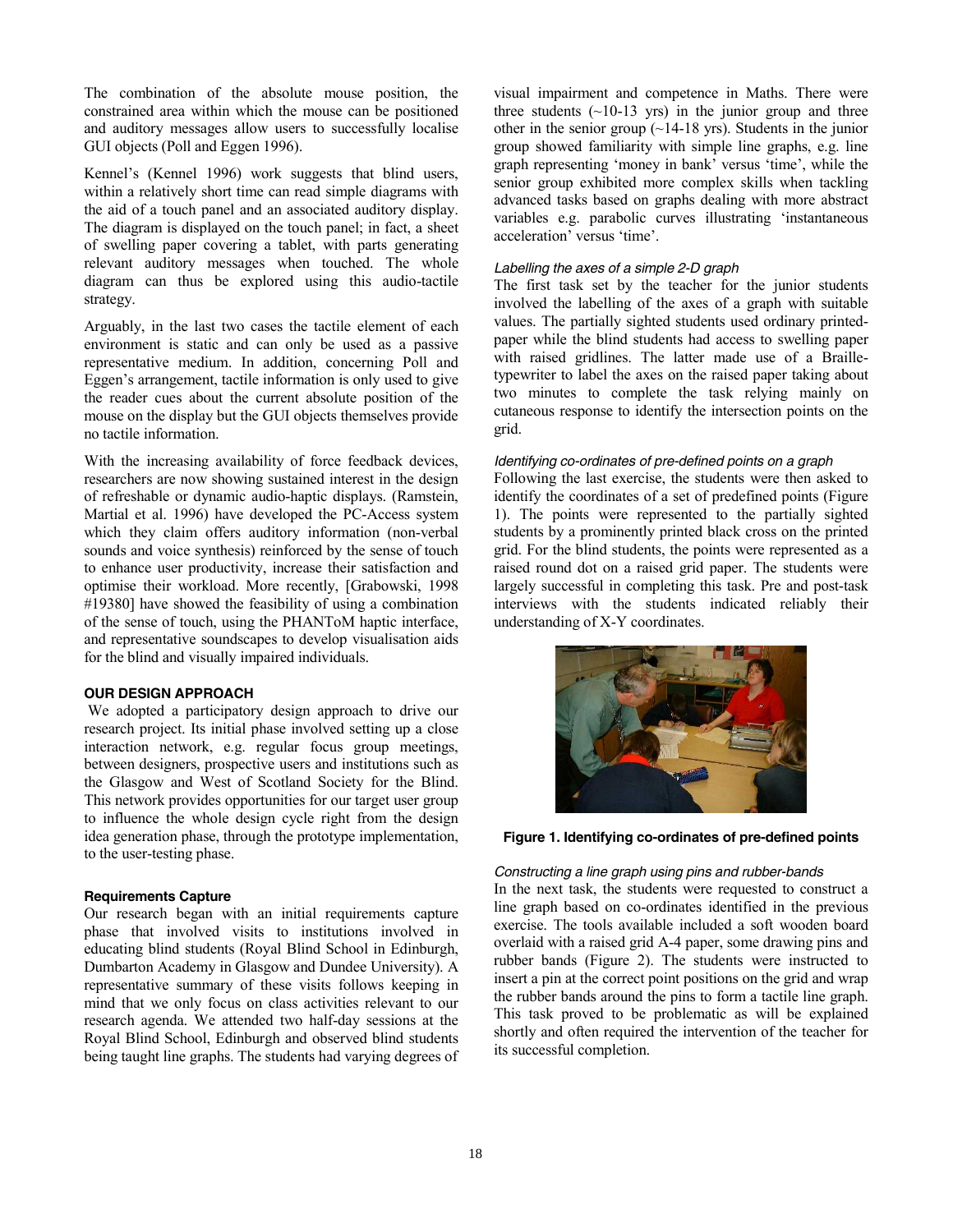

#### **Figure 2. Constructing a 'rubber-band' line graph**

A number of problems were observed in this tactile graph construction process. Firstly, blind students have to use one hand to find the points and use the other hand to insert drawing pins in parallel. This procedure can potentially injure their fingers. Secondly, although joining the pins by the rubber band is a good idea, it is not effective for curves with intricate bends. Such situations require several pins to be located closely together to represent the curve at a reasonable degree of accuracy. Lastly wrapping the bands around the pins appropriately is a daunting task because an overview of the graph is not available in the first place.

# **Lessons from Classroom Participation**

# *Need for non-visual data analysis and inspection tools*

It is important to mention at this stage that most students, when asked to feel the 'rubber band graphs', were convinced about the usefulness of line graphs for understanding and 'perceptualising' a data set. In our opinion, this firsthand information from the visually impaired individuals themselves is encouraging as far as they demonstrated an understanding of how a simple data analysis and inspection tool can provide insights into data sets. Similar observations have been made at the other institutions mentioned earlier

#### *Predominance of tactile data representations*

We have observed that currently blind students have access to graphs mainly through the tactile medium. For example, tactile graphics embossers are used frequently in the institutions we visited. The students also have access to books in Braille with tactile graphics describing simple geometric shapes and graphs (Gillepsie 1997). It is interesting to note that the auditory medium, even in the form of simple tone plots, is not as prevalent as the tactile medium as far as data analysis and inspection tools are concerned. We only came across the use of the auditory medium in screen reader applications or talking calculators in the classrooms we had access to.

#### *Construction of tactile data representations*

The construction of tactile data representations appears to be time-consuming and does involve a significant cognitive overhead. For example, the construction of rubber-band graphs is by no means easy even if the materials used are easily accessible. The off-line printing of graphs on swelling paper to produce embossed diagrams is also time-consuming. In all these cases we found that the active engagement of a non-visually impaired individual is required to facilitate the

creation of these representations. One teacher acknowledged that the time constraints for a mainstream teaching environment are such that she often does not have time to construct tactile graphs which occur frequently in science experiments. While it is currently not technically difficult to make simple tone-plots a feature of a screen reader application this is still challenging to achieve in the haptic medium.

#### *Classrooms tend to be less homogeneous than mainstream ones*

Meeting our prospective users has reminded us of a few significant points. Blind people's age, educational background and knowledge of Mathematics will undeniably affect their performance in evaluation experiments. We believe that the perception of graphs probably varies between congenitally and adventitiously blind subjects. Previous evaluations of systems aimed at improving blind users' access to graphs indicate that it is challenging to explain to a congenitally blind person the meaning of x and y axes and the concept of coordinates (Yu, Ramloll et al. 2000). Finding homogeneous groups concerning the degree of visual impairment and education for our experiments is challenging.

# *Issues when introducing new technologies in the classroom*

Coming into contact with our prospective users in their own environments exposed issues arising when assistive technologies are introduced in the classroom. Line graphs are commonly printed on swelling paper in an attempt to make them accessible to the blind reader. However, there are a few problems with this medium. Firstly, it does not provide as many opportunities for interaction in the tactile medium as paper does in the visual medium. For example, it is impossible for an embossed diagram to be zoomed while this is quite possible for a diagram on paper simply by one's eyes closer to it. Also the fact that the creation of a tactile diagram is a laborious process shifts the focus from the data visualisation and inspection task to the creation process. Secondly, the raised features get flattened with frequent use. Thirdly, overviews can be achieved but with much difficulty. In spite of these drawbacks, they are ubiquitous and do not disrupt normal classroom environments. The problem of interactivity can be resolved to a certain extent by a recent innovation and equally ubiquitous device, the Thermo-Pen<sup>TM</sup> from Repro-Tronics, Inc., designed to assist blind and visually impaired individuals in the creation and understanding of tactile images. However, teachers tend to be cautious about the use of this device especially when children are involved because of the hot-tip which can be touched accidentally. Our interviews with teachers reveal that noisy Braille typewriters are known to be a contributing factor to the exclusion of blind students from a class populated with a majority of students free from major sensory impairments.

#### *Collaboration in non-visual environments*

Participating in classrooms for visually impaired students revealed that there is a highly intense spoken interaction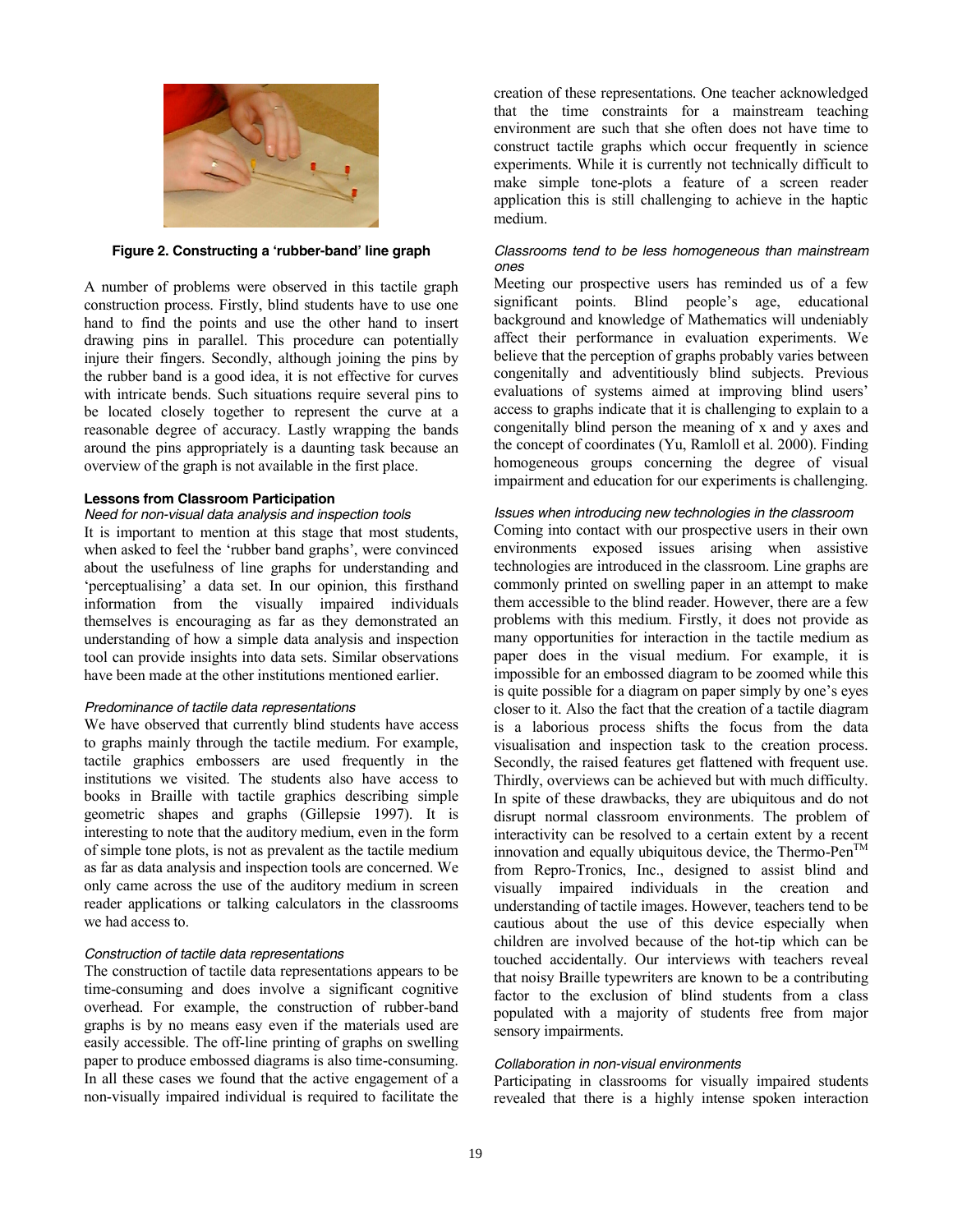between the students and the teacher and, in some cases, between the students themselves during collaborative activities. This increase in spoken interaction is an attempt to bridge the communication gap resulting from the lack of visual cues such as gaze-awareness (known to play an important role in collaborative activities (Ishii and Kobayashi 1992; Gale 1998)). When observing students collaborating on a task involving a common diagram, we found that they frequently tended to speak out their thoughts and the various objects they recognised so as to inform their peers about what they are focussing on. This is an important factor that we need to take into account in the design of our system.

#### *From observations to motivations*

In light of these observations, we must therefore ensure that the introduction of the technology that we propose will not disrupt any well-established and utilised modes of communication in the classroom. We are also motivated to achieve user independence by designing a system that will not require the intervention of a sighted helper in order to be used. It is also important that our system encourages users to focus on data comprehension tasks rather than on the construction of the data representations, as is the case with offline printing using embossers or rubber-band graphs. Our force-feedback haptic device to be described shortly allows us to create haptic representations as quickly as visual or auditory ones. We hope that our system will encourage the integration of blind students with their non-impaired counterparts in a common physical study environment so that their learning experiences are shared and enriched.

### **OVERVIEW OF OUR DEVELOPMENT PLATFORM**

The main elements of our development platform are described in Figure 3 and Table 1. Two Pentium III 500 MHz PCs running Windows NT are used, one dedicated to the rendering of the tactile environment (Figure 3, item 3) and the other responsible for producing a high quality spatial sound environment (Figure 3, item 5). The haptic device is a PHANToM 1.5 from SensAble Technologies. The PC used for creating 3D soundscapes (Figure 3, item 5) is fitted with a CP4 Digital Audio Convolution Processor from Lake Technologies. This device is a general-purpose signalprocessing engine useful for applications such as complex audio simulation and virtual reality. One of the software packages available with CP4 is the Huron Simulation Tools aimed at designing dynamic virtual sound fields for playback through speakers and headphones. The simulations provide a high degree of realism through the use of proven acoustic modelling methods coupled with Lake DSP's low-latency convolution technology. The 3D sound rendering is based on the source location and angle information, the location and angle information of the listener object and the acoustic properties of the space they inhabit. The modules of applications dealing with the creation of associated soundscapes can connect to and control the CP4 processor using the LakeNet protocol. LakeNet is a collection of command packets which can be sent to a CP4 via a network configured for TCP/IP.

 In our case the line graph application resides on the PC responsible for haptic rendering (Figure 3, item 3). This application (Figure 3, item 5) sends LakeNet packets through an Ethernet connection (Figure 3, item 4) to the spatial audio rendering engine running on the other (PC Figure 3, item 5). These packets contain information to position appropriately the sound source and listener associated with the application but existing in the soundscape managed by the PC (Figure 3, item 5) fitted with the CP4 processor. The line graph application also generates MIDI messages that are fed (Figure 3, item 6) into a MIDI synthesiser. The audio output from the latter is fed into the patch bay (Figure 3, item 10) to produce the auditory source for the virtual object associated with the line graph. The precise significance of this virtual source will be described shortly. Signals from the patch bay are then amplified and fed to headphones to present the soundscape to the line graph reader. This arrangement can potentially allow us to represent 8 line graphs (the number of inputs to the patch bay) concurrently each having a particular sound source dedicated to it.

We have adopted this platform for the development of our prototypical line graph reader for a number of reasons. Firstly, distributing the processing load for haptic and 3D audio rendering ensures reasonable synchronisation of renderings in both media so that the virtual environment produced is convincing (Figure 4). Secondly, the software modules that accompany the CP4 provides the opportunity to select an appropriate Head Related Transfer Function (Begault and Wenzel 1991) from a list of standard ones which can be augmented with user specific ones. Since we are committed to use convincing high quality spatial sounds in our prototypes, this facility is essential to the project. Thirdly, the sound rendering in this platform is highly tailorable and can therefore be optimised for a user.



**Figure 3. Set-up of our first sonified tactile line-graph**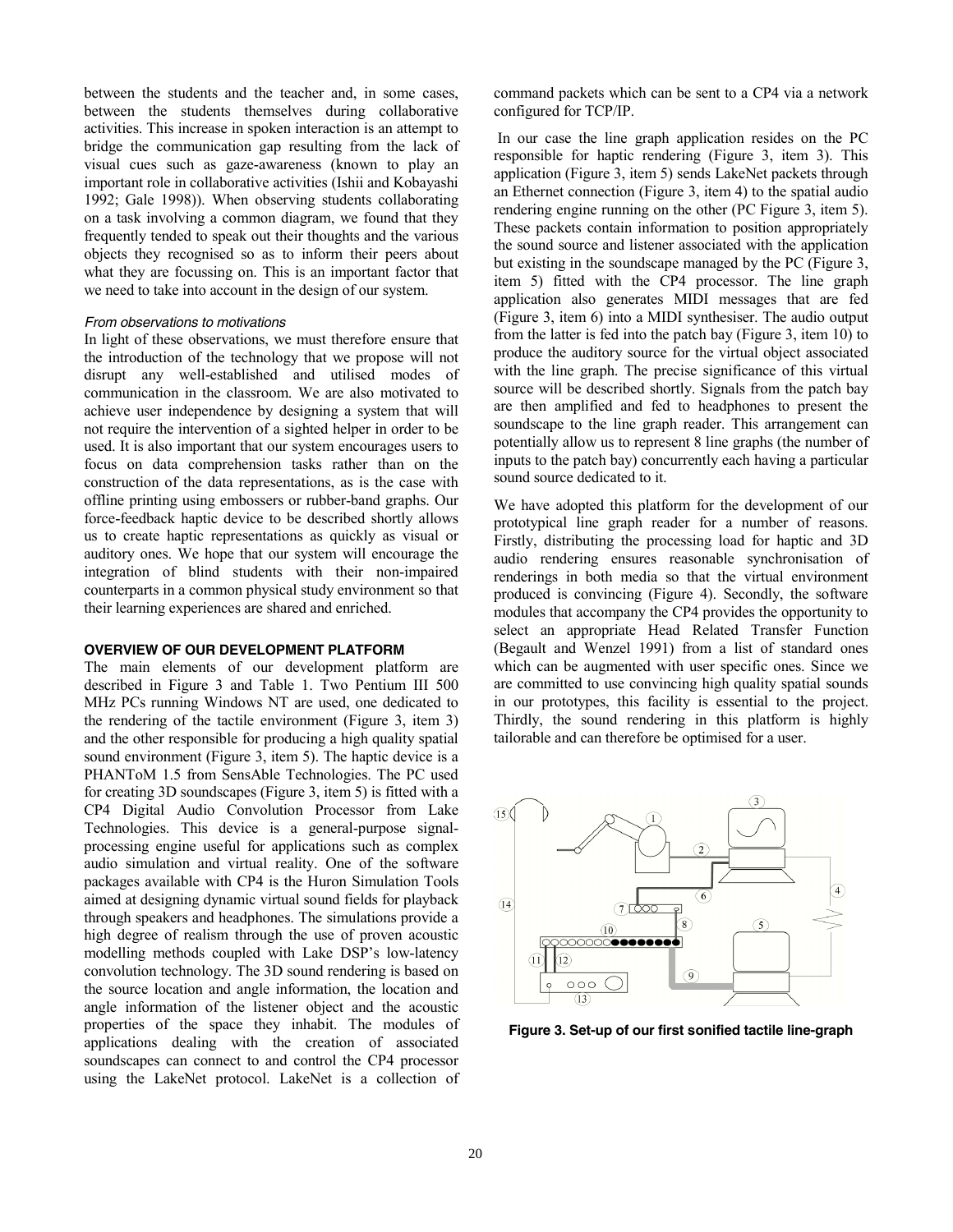|                | <b>Description</b>                                       |
|----------------|----------------------------------------------------------|
| 1              | PHANToM Premium A haptic device                          |
| $\overline{2}$ | Connection to PCI card controlling haptic device         |
| $\overline{3}$ | PC dedicated to virtual tactile environment              |
| $\overline{4}$ | <b>Ethernet Connection</b>                               |
| 5              | PC with CP4 dedicated to 3D auditory environment         |
| 6              | MIDI cable from PC MIDI OUT to synthesiser MIDI IN       |
| $\overline{7}$ | <b>MIDI</b> synthesiser                                  |
| 8              | XLR cable from synthesiser analogue output to rack patch |
| 9              | Connection from CP4 I/O module                           |
| 10             | 19" 16 channel rack-mount patch panels                   |
| 11             | XLR cable to L input of amplifier                        |
| 12             | XLR cable to R input of amplifier                        |
| 13             | Denon audio amplifier PMA-535R                           |
| 14             | Headphone cable                                          |
| 15             | HD 200 Sennheiser head phones                            |

**Table 1. Main elements of our development platform** 

The devices we are using provide us with as much control over the quality of the virtual environments as we need. Once we find out what works and what does not, we can optimise our design by making quality-functionality-cost tradeoffs. We have described our development platform in sufficient detail to enable its easy replication.



**Figure 4. Exploring a line graph in the auditory and haptic media** 

# **SOUNDSCAPE DESIGN FOR LINE GRAPH REPRESENTATION**

Here, our current sound mapping strategy for representing line graphs is described (Figure 5). We keep the design choice of mapping Y coordinates to pitch as there is enough evidence as mentioned earlier that this is an effective approach. Our enhancements include the creation of a sound source object, one for each curve, with varying pitch that can be positioned by the stylus of the haptic device. In addition, the listener/headphone object is fixed at the origin of the graph so that the 'avatar' of the user appears to be facing in the direction of the X-axis. Figure 6 shows the patch bay connections required to spatialise the sound source constituted of signals from the output of the synthesiser (Figure 3, item 7).



**Figure 5. Sound mapping for our tactile line-graph** 

| <b>B</b> Huron Patchbay                                                                                                                |                                                                              | $ \Box$ $\times$                                                                          |
|----------------------------------------------------------------------------------------------------------------------------------------|------------------------------------------------------------------------------|-------------------------------------------------------------------------------------------|
| -60<br>11/Analogue Input<br>12/Analogue Input (<br>13/Analogue Input<br>14/Analogue Input<br>15/Analogue Input<br>16/Analogue Input () | Ø,<br>Multiscape<br>MultiScape<br>graph_source<br>Headphone L<br>Headphone R | 11∖<br>1/Analogue Output<br>2/Analoque Output<br>3/Analogue Output<br>( 4/Analogue Output |

#### **Figure 6. Patch bay connections for a line graph associated with a sound object**

Our trials show that this choice allows the points of intersection of the curve with the X-axis to be detected immediately given that the jump of the source from the right to left or vice-versa is quite distinct. The intensity attenuation of the source with distance from the listener object also provides some cues for the current position of the stylus relative to the origin of the curve. We also introduce speech output to enhance the haptic display. The user is able to click for the exact x and y values of an x-y plot whenever such detailed information is required. The user is also provided the opportunity to key-press whenever an auditory overview of the curve is desired. This involves playing the appropriate pitches of the Y-coordinates in rapid succession to give a rough idea of the monotonicity or symmetry of the curve.

# *Integrating real world sounds with synthetic soundscapes*

While the PHANToM haptic device is fairly quiet in operation, the introduction of spatial sound in our design can potentially disrupt existing channels of communication between classroom participants can be a source of annoyance to those for whom the auditory information may be redundant. In the type of classroom environment we deal with, it is likely that access to 3D sounds will be achieved through high quality headphones. While this prevents other students in the vicinity from being distracted, headphones have a tendency to isolate the listener so that the quality of peripheral real world sounds is reduced dramatically. This is an important issue that needs to be addressed before introducing any display involving spatial sound.

One of our attempts to address this problem involves the use of pre-amplified microphones that capture real world sounds before integrating the latter with synthetic sounds representing statistical information. The microphones used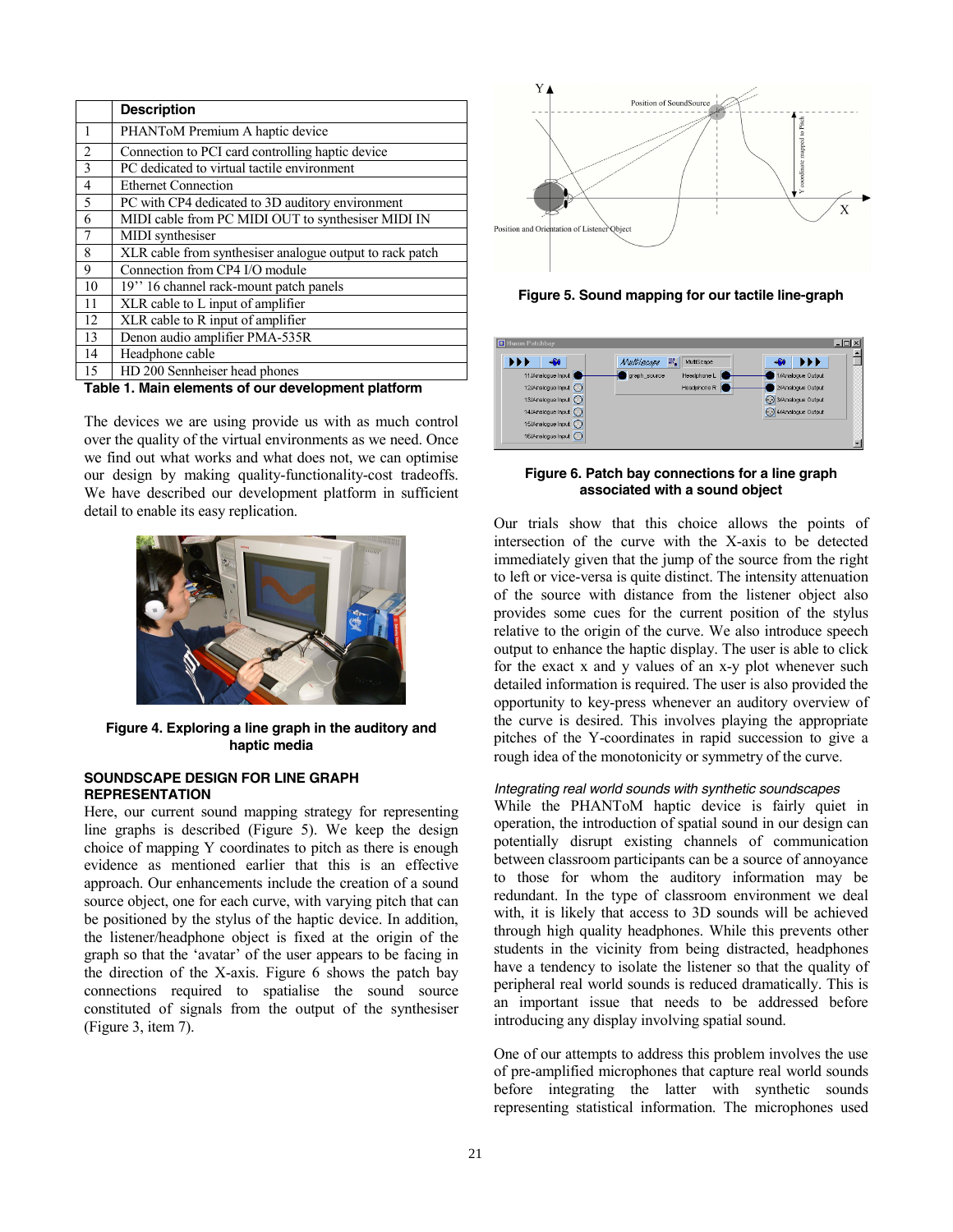are two low impedance omni-directional electret condenser microphones with a reasonably large frequency response (50 to 50,000 Hz). One microphone is placed on each side of the subject's head using the arrangement shown in Figure 7.



**Figure 7. Pre-amplified microphones for capturing real world sounds** 

The signals from each microphone are fed into the CP4 rackmount patch panel (Figure 8) to create two omnidirectional sound sources (i.e left mic and right mic sources) within the virtual soundscape placed on both sides of the listener object. While this arrangement does mix real world 'binaural'(Brice 1997) sounds with synthetic sounds, we are finding it hard to fine-tune so that the whole auditory environment feels natural to the listener. We believe that continuous exposure to environments that do not 'feel' natural can lead to fatigue. Solutions which are potentially more successful include (1) the use of open earphones which are either open-back or have holes that allow environmental sounds to be heard while they are used, (2) the use of open earmolds which need to be fitted by an audiologist and which are designed to avoid masking environmental sounds.



**Figure 8. Patch bay connections for the integration of real world sounds in the information display** 

# **HAPTIC SURFACE DESIGN FOR LINE GRAPH REPRESENTATION**

In this section, we describe our approach for designing virtual haptic environments for representing line graphs. We begin with an overview of haptic perception.

# **'Touch' Perception**

Human touch receptors have been classified into two main categories: cutaneous and kinesthetic. The common notion of touch can therefore be considered to be composed of cutaneous and kinesthetic components that are needed to manipulate objects successfully and effectively, e.g. grasping a cup of coffee and turning the door handle. Cutaneous receptors reside beneath the surface of the skin and respond to temperature, pain and pressure. Kinesthetic receptors are located in muscles, tendons and joints, and correspond to the position of limbs and their movement in space (Klatzky and

Lederman 1999). In visually impaired people, touch and hearing become their primary sources of sensory information. It has also been suggested that blind people develop increased sensitivity to information in these media (Kennedy, Gabias et al. 1992). For example, a pilot study shows that in a task involving the slope comparison of two lines in the haptic medium, the average number of errors by blind subjects tend to be less than that of their non-visually impaired counterparts (Yu, Ramloll et al. 2000). Further investigation is needed to determine whether the just noticeable difference in slope estimation for blind people is significantly lower than that of their non-visually impaired counterparts.

#### **Tactile Displays**

Braille, raised dots and lines have often been used in tactile graphs for visually impaired people who rely on the sensitive and rich cutaneous receptors of their fingers to explore the embossed details of a representative surface. A more recent class of kinesthetic displays are force feedback devices designed to provide a haptic channel of communication between humans and computers. They often take the form of electro-mechanical devices constraining motions in space in a variety of ways to produce compelling haptic sensations. In our case, holding a thimble or a stylus fixed to one end of some 'loaded' mechanical linkage, i.e. coupled with electrical actuators, allows a user to feel a reaction force which varies depending on factors such as the force applied by the user, physical properties of the virtual object touched and the position of the finger or stylus. While this approach simulates a single point contact with virtual objects accurately, it is a significant reduction in the haptic bandwidth when compared to the human's natural sensing ability in this medium. However, we believe that its functionality is sufficient for our purposes. Virtual objects can be manipulated, felt and weighed convincingly using such devices even if detailed and realistic texture rendering is difficult under single point of contact.

# **Haptic Surface Design for Line Graph Representation**

Our pilot study involving three blind folded users and a blind user show that subtle changes to the design of the haptic surface can have significant effects on its effectiveness as a medium for data representation. This opinion is shared by an independent study which indicates that users found it difficult to track a virtual haptic graph represented by using a raised line (Figure 9), because of the natural tendency for the tip of the stylus to slip away from the surface of the raised object (Yu, Ramloll et al. 2000). This effect also contributed to difficulties in identifying endpoints of the line graph.

Trials with a slightly different design in which the raised line is replaced by a groove line look promising as users find it very intuitive to fall into the groove and to follow its path naturally (Figure 10).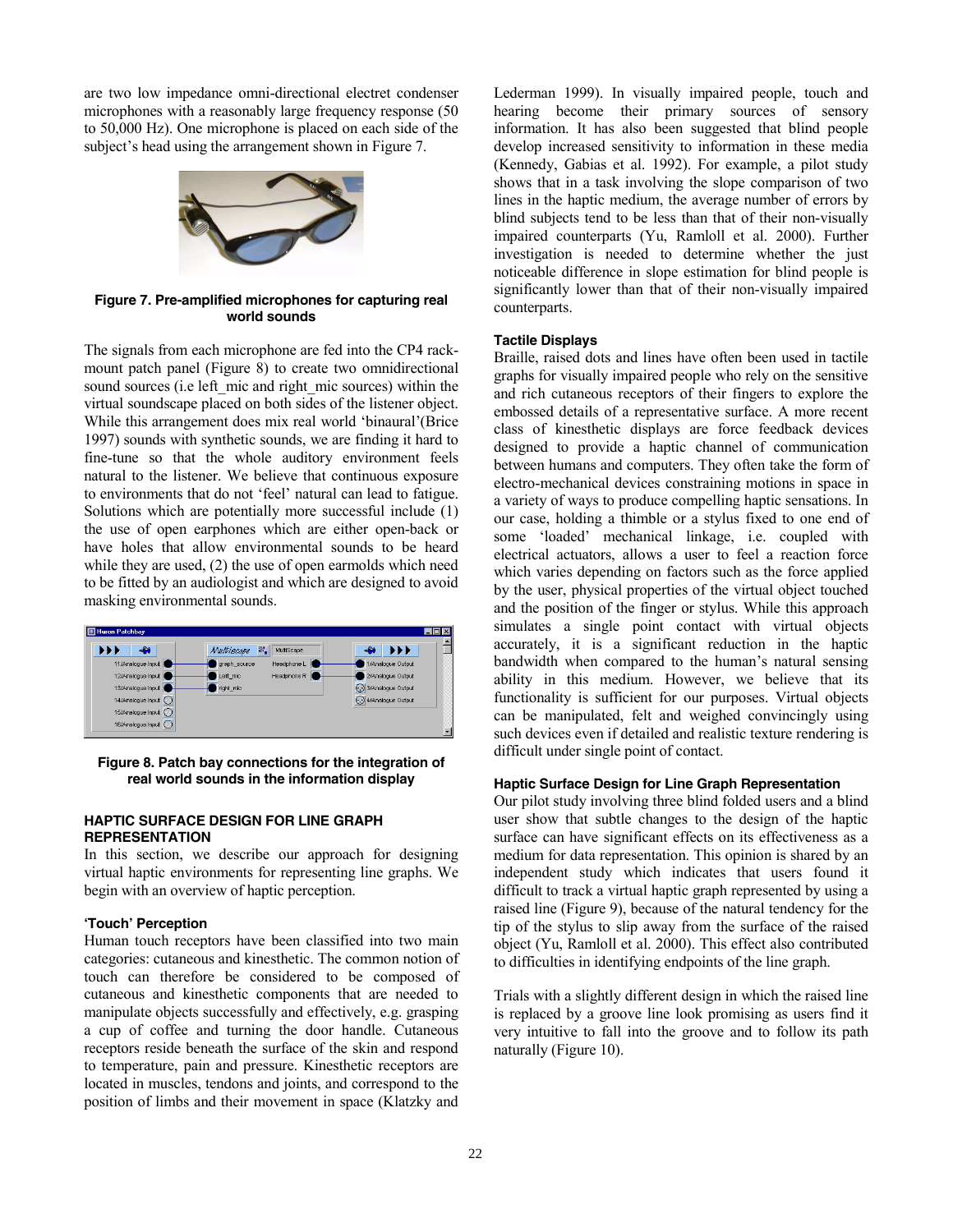

#### **Representing Multiple Curves on the Same Graph**

Representing how multiple variables behave in relation to each other on a single graph is quite common and is an approach that strengthens the functionality of this analytic tool. However, this gives rise to a few design challenges in the haptic medium namely:

- 1. The differentiation of multiple curves on the same graph.
- 2. The resolution of tactile ambiguities at intersection points of the curves constituting the line graph (Figure 11).

Several curves or lines of a graph on the same surface can be confusing in the haptic medium if the surface properties or texture of the curves are not made easily distinguishable. This problem is exacerbated when line graphs intersect each other. In addition, they find the raised grid lines in the 'background', although designed to facilitate coordinate identification, can be a source of confusion (Yu, Ramloll et al. 2000). Therefore immediately distinguishable features are needed for the users to differentiate several curves or lines from each other.



**Figure 11. An ambiguous situation in a haptic only medium with uniform texture** 

One strategy to distinguish between multiple curves is to assign each with a distinguishing haptic characteristic. In a pilot experiment involving two curves with different friction characteristics, one feeling sticky and the other slippery, subjects failed to perceive the differences readily mainly because the raised surface made the tracing of the curve a difficult exercise. We hope that a groove design rather than a raised one will ensure that the stylus is constrained to move along the curves, thereby making it easier to focus on the distinguishing textures.

Recordings (Figure 12) of the position of the stylus during curve exploration tasks are rich in information about strategies adopted by users. For example, some users start with trying to identify the bounding square base containing the curves first, others try to explore the whole surface very quickly in order to have a rough overview before delving into the details. We also observed that the rendition of curves (Figure 13) are often less accurate than the recordings after an exploration task. In our opinion, this discrepancy is perhaps due to the fact that the rendition task is in itself a memory intensive task so that users may not recall the complete 'picture'. We have also observed instances where users deny to have felt a curve or parts of it even if the stylus position recordings show otherwise. These observations certainly warrant more investigation.

| Figure 12. A typical stylus- | Figure 13. A rendition of |  |
|------------------------------|---------------------------|--|
|                              |                           |  |

**position recording for a given exploration task** 

**the same curves associated with the figure 12 as perceived by a user** 

The single point contact constraint that our design faces makes a tactile overview of the graph difficult to achieve. We hope that the auditory overview will help to convey some general information about the tactile environment. However, we are still investigating ways of presenting the overview of the line graph in the haptic medium. A possible solution is to give the reader the opportunity to be guided automatically along salient aspects of the display, e.g. the borders of the display area, followed by the axes and then the curves. This strategy will hopefully allow the blind reader to construct a rough mental map or overview of the displayed environment. The blind reader is, of course, free to enter an interaction mode where he or she has full control of the stylus.

# **USER CONTROLLED v/s USER ASSISTED ACCESS**

We feel that it is necessary to distinguish between the passive representation of line graphs and their active representation. The difference between the two types is that in the former the reader is a passive receptor of information while in the latter the reader is in control of the flow of information. We postulate that putting the reader in control of information access may have significant effects on the sustainability of reader-interest and arguably on the retention of the information accessed. This has been reiterated by information gained from (1) interviewing our prospective set of users and (2) think-aloud experiments performed on our early data visualisation prototypes discussed earlier.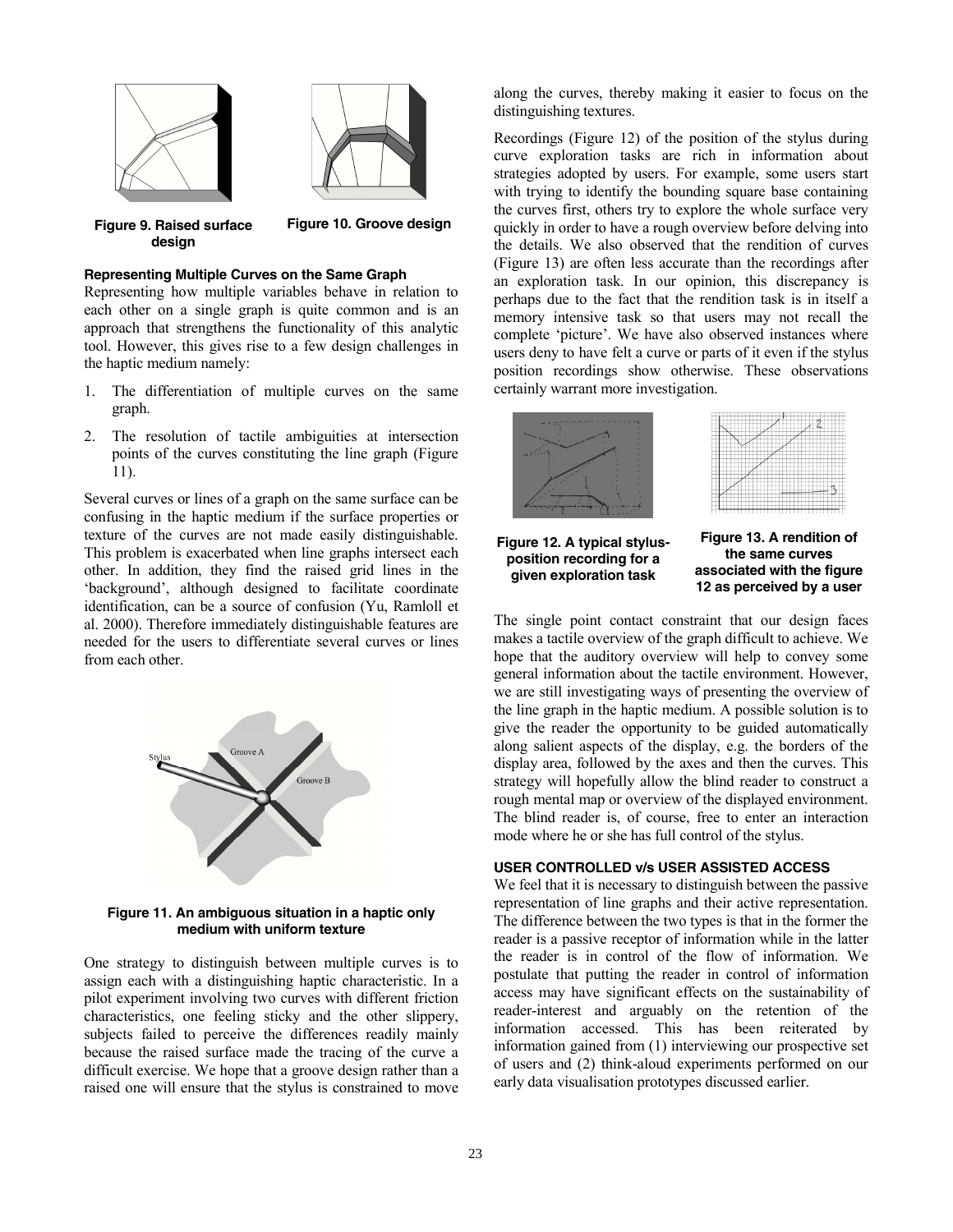An important requirement for our design therefore is that users should be given controlled access to auditory and tactile information. This means that they should be able to choose to have access to details of the information representation whenever they want to. However, there are also instances where they need to have assisted access to information. In the following we describe broadly our strategies to achieve these goals in the auditory and haptic environments.

#### *Auditory environment*

In our system, access to auditory information can be achieved in a number of ways. Provisions are made to allow the user (1) to position the listener object in the auditory environment (2) to change the x coordinate of the source object associated with a given line graph (3) to have access to detailed information in speech whenever required and (4) to have access to an auditory overview of the curve by playing the frequencies associated with the y-coordinates in rapid succession.

# *Haptic environment: A Case for Assisted Curve Tracking*

The nature of the haptic representation ensures that the user has a reasonable degree of control on access to information. We propose the notion of assisted curve tracking which is characterised by a user being helped when following a curve. This may be viewed as a trade-off between full user controlled and full guided access to tactile information. For example, applying a force in the current direction of motion of a stylus along a curve will increase the speed in which the stylus is guided along a curve, applying an opposite force will slow it down and eventually cause it to pick up speed in the opposite direction. Applying no force on the stylus will ensure that it maintains its current speed in whatever direction it is moving along the groove. This strategy looks promising as a technique for dealing with the tactile ambiguities mentioned earlier. This is because the system has an accurate geometric model of the haptic surface so that from the system's perspective, points of intersection are not ambiguous. Thus the system can easily be made to guide a user along the path representing a given variable.

#### **CONCLUSION AND FUTURE WORK**

This paper describes our first steps in the design and implementation of sonified haptic line graphs for blind and visually impaired readers. Our participatory design approach has paid off in the early stages of the project given the wealth of requirements information gathered from our target user group. The next stage of our work will involve improving the current system so that it allows the user to construct and modify the sonified haptic line graphs in addition to browsing them. Line graphs are only one type of statistical information representation. The MultiVis project will investigate other techniques to convey statistical information such as scatter plots and tables. We are currently investigating ways of seamlessly introducing our solutions into the existing working environments of the prospective blind users. We also plan to construct a framework that

describes various ways of integrating sound with haptics. There is a need to lay down guidelines that will enable designers to decide when a given medium should be used merely for feedback reinforcement, for primary information representation or even parallel information representation and to help predict the likely cross interactions betweens representations in haptic and auditory media. Finally, we believe that guidelines to design good tactile and auditory information representations, in the same spirit as existing guidelines in the area of data graphics (Tufte 1983), should be sought.

#### **ACKNOWLEDGMENTS**

The authors would like to thank (1) the Glasgow and West of Scotland Society for the Blind, (2) our funding bodies namely EPSRC, ONCE (Spain), Virtual Presence and SensAble technologies and (3) ASSETS 2000 referees for their helpful comments on an earlier version of the paper.

#### **REFERENCES**

- [1] Begault, D. R. and E. M. Wenzel (1991). Headphone Localization of Speech Stimuli. *Proceedings of the Human Factors Society 35th Annual Meeting*. **1:** 82- 86.
- [2] Brice, R. (1997). Multimedia and Virtual Reality Engineering, Newnes.
- [3] Bulatov, V. l. and J. Gardner (1998). *Visualisation by People without Vision.* Workshop on Content Visualisation and Intermediate Representations, Montreal, CA.
- [4] Gale, C. (1998). The Effects of Gaze Awareness on Dialogue in a Video-Based Collaborative Manipulative Task. *Proceedings of ACM CHI 98 Conference on Human Factors in Computing Systems (Summary).* **2:**  345-346.
- [5] Gillepsie, A. (1997). Advanced Business Studies through Diagrams, Royal National Institute for the Blind, Archieve Ref. 551670/3, Royal National Institute for the Blind.
- [6] Ishii, H. and M. Kobayashi (1992). ClearBoard: A Seamless Medium for Shared Drawing and Conversation with Eye Contact. *Proceedings of ACM CHI'92 Conference on Human Factors in Computing Systems:* 525-532.
- [7] Kennedy, J. M., P. Gabias, et al. (1992). "Space, haptics and the blind." *Geoforum* **23**(2): 175-189.
- [8] Kennel, A. R. (1996). AudioGraf: A Diagram-Reader for the Blind. *Second Annual ACM Conference on Assistive Technologies***:** 51-56.
- [9] Klatzky, R. L. and S. J. Lederman (1999). "Tactile perception with a rigid link from surface to skin." *Perception & Psychophysics* **61**(4): 591-607.
- [10] Mansur, D. L. (1975). Graphs in Sound: A Numerical Data Analysis Method for the Blind. *Computing Science*. California, University of California, Davis.